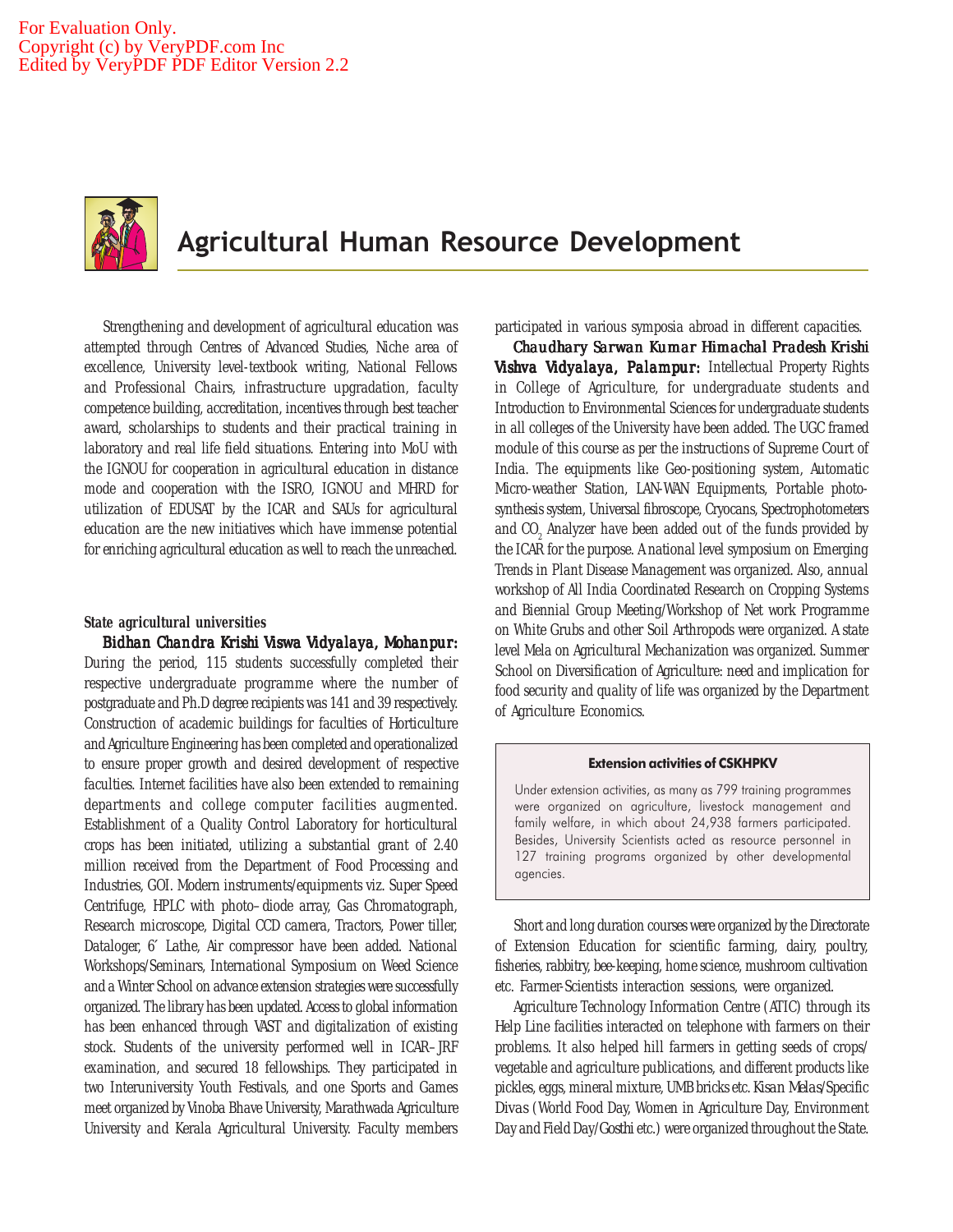

Tree plantation, weed control, desilting of water bodies, blood donation, Pulse Polio Awareness Rally-cum-Trekking trip, lectures on topical subjects were taken up by NSS volunteers.

A National Integration Camp for NSS volunteers of State Agricultural Universities was organized under the auspices of Ministry of Youth Affairs and Sports, Government of India.

Kerala Agricultural University, Thrissur: It is the third consecutive year that the Kerala Agricultural University has been rated by the ICAR at number one position in the country. The university also received the Sardar Patel outstanding ICAR Institution Award 2003. Three New PG Programmes namely Veterinary Biochemistry at M. V. Sc. level, Veterinary Public Health for Ph. D and MBA in Agri-Business Management are added from 2006–07. Intake in B. Tech. (Agricultural Engineering) has been increased to 46 from academic session 2005. A new college campus at Pookotte, Wayanad District, has been inaugurated to conduct B.V.Sc. and Animal Husbandry Programme. The Governing Body at its 196th meeting granted accreditation to the Kerala Agricultural University and its 8 constituent colleges for 3 years.

*Maharana Pratap University of Agriculture and Technology, Udaipur:* The sixth year of the newly formed Maharana Pratap University of Agriculture and Technology (MPUAT), Udaipur has been a year of significant achievements and unique events. The threefold activities of teaching, research and extension education were carried out with vision and enthusiasm by the academic community, which facilitated to project the university as a performing one beyond threshold despite acute crunch in human and financial resources.

The academic programmes of UG and PG level in the faculties of Agriculture, Technology and Engineering, Home Science, Dairy and Food Science, Horticulture and Forestry and Fisheries were pursued with a set goal of academic excellence. As part of the quality improvement in education, the UG and PG laboratories have been modernized. Award of the ICAR has been bestowed upon three teachers. B.Tech programmes in Dairy Technology and Food Technology have been approved by the AICTE. On revision of Home Science curriculum, the common consensus was to make this more professional by having 2 years of professional skill oriented courses based on job and self-employment opportunities as part of the 4 year UG programme.

• The Academic Council of the Maharana Pratap University of Agriculture and Technology approved the establishment of department of Molecular Biology and Biotechnology during the current academic year.

Varieties of groundnut, chickpea, maize, cotton and kulthi developed by the university have been released by the Central Seed Committee in 2005.

Two training courses on Agri-clinic and Agri-Business for selfemployment of graduates

were also organized. The University in collaboration with Department of Agriculture and Cooperation, Ministry of Agriculture, GoI organized a mammoth Western Region Krishi Vigyan Mela-2005 and Flower, Fruit and Vegetable Show at Rajasthan College of Agriculture campus, Udaipur. A model unit of water-harvesting structure has been developed at the KVK, Rajsamand, with financial assistance of Rs 12.12 lakh from the ICAR. The catchment area of the water pond is 90 ha and the capacity of the water-pond is 18,000 m3 . Based on this,the ICAR has approved 100 similar units in different KVKs of the country.

Mother orchards of mango, *aonla*, pomegranate, custard apple, guava, lime and *ber* have been established at KVK



Pratap Mungphali -2 early maturing variety in 98–100 days, dry pod yield potential is 25 q/ha, 50% oil and having 69% shelling.



Pratap Chana-1 Bold seeded early maturing variety yields 12–14 q/ha.

farms. These orchards will prove instrumental in providing quality saplings to the tune of 15 lakhs in next three years, and will help in making Mewar and Hadoti region in the South-eastern part of the state into horti-bowl of the state.

*Panjabrao Deshmukh Krishividyapeeth, Akola: Deshmukh Krishividyapeeth, Akola:* A three day Agricultural Exhibition and *Charcha Satra* were organized at Wardha in collaboration with State Department of Agriculture, Zilla parishad Wardha and Bhaba Atomic Research Centre, Mumbai, on the eve of 106th Birth Anniversary of Dr Panjabrao Deshmukh Shetkari Melawa. At Akola, a *kharif shivar pheri* was organized. The Farmers Scientist's interaction (*Charcha Satra*) programme was also organized during *Shivar pheri*. Two-days workshop on Integrated Nutrient Management was organized. A two-days workshop on Prospects and Scope of Medicinal and Aromatic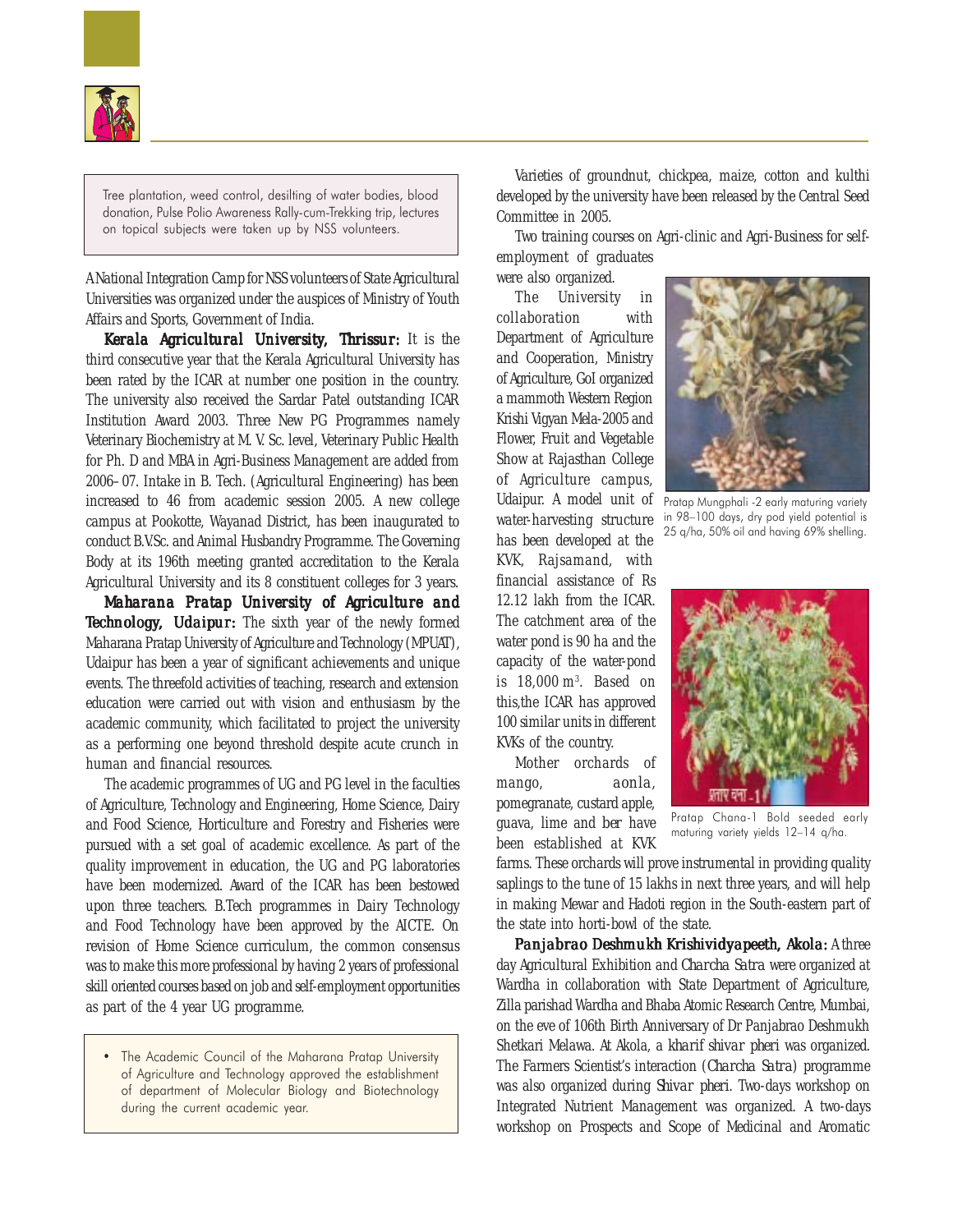

## Technologies developed at the Maharana Pratap University of Agriculture and Technology

- Pitcher technique for fruit plants for efficient water use.
- Sirohi bucks and model backyard poultry units developed are being adopted by large number of rural households.
- IPM modules cotton and chickpea have been validated.
- Using solar energy, the state-of-the-art, aonla processing units have been developed for removing seeds from aonla fruit through shedder stone extractor machine, drying aonla chips in solar tunnel dryer and preparation of jelly.

plants was organized at the main campus. Winter school on organic farming for sustainable crop production was organized by Department of Agronomy.

*Sher-e-Kashmir University of Agricultural Sciences and Technology, Kashmir:* Two new programmes at Master's level Agriculture Economics and Agriculture Extension and Communication and 6 at Ph.D. level-Sericulture, Post-harvest Technology, Environmental Sciences, Animal Reproduction and Gynaecology, Veterinary Microbiology and Immunology and Veterinary Surgery and Radiology have been instituted. The Central Library made good additions of scientific books, Research Journals, Scientific and Technical Reports, Bulletins, Proceedings of the Conferences, Symposia, CD ROM databases and other miscellaneous publications.

Two-month training programme on entrepreneurship development for unemployed agricultural graduates was organized for field officers and others. Short duration training courses and workshops were organized. Three Summer/Winter School one each on ecological vulnerability and strategies for sustainable agriculture in hilly regions; recent advances in post-harvest management of temperate fruits, vegetables, flowers and condiments; and recent advances in seed production of important vegetables were organized.

*University of Agricultural Sciences, Bangalore: Krishi* Vignana Kendra at Kandali, Hassan, has been awarded the best KVK National Award for the Biennium 2003–04. Two new KVKs have been started at Kankanady and Chamarajanagar and 5 KVKs upgraded totaling 9 KVKs. Summer/Winter Schools were held on Natural Resource Economics and Management of Water Resources in Agriculture, Teaching Methods in Agriculture and Pollution Ecology in Agro-Ecosystems. International workshop on Policy issues for Sustainable Shrimp Farming in Asia and a national symposium on Paradigms in Nematalogical Research on Biodynamic farming were organized. A short course on Globalization of Dairy Industry in India- Application of Forecasting Techniques, a training program on Molecular Marker Techniques for crop

• The Sher-e-Kashmir University organized the 28th Annual Convention of Vice-Chancellors of Indian Agricultural Universities Association. Its main theme was orientation of agricultural education towards future needs and opportunities

improvement and a national seminar on Extension Methodological Issues in Impact Assessment of Agricultural and Rural Development programs were held. A medium-duration rice variety, KMP-101 maturing in 130–135 days, with yield of 6.0–7.5 tonnes/ha has been released. The variety is recommended for cultivation in *kharif* and summer in southern Karnataka. A high-yielding ragi variety MR 6 with yield potential of 4.5–5.0 tonnes/ha under irrigated and 3.0–3.5 tonnes/ha in rainfed areas with 120 days duration has been released. A dual-purpose pigeonpea variety BRG 1 with 175–190 days duration and yield of 1.4 tonnes has been released for eastern dry zone.

• A total of 604 on campus and off campus training programmes were organized by Krishi Vignana Kendras which more than 20,000 participants attended

*University of Agricultural Sciences, Dharwad: University of Dharwad:* The University has introduced automation in University Library to provide online use Public Access Catalogue, Bar Coded Member ID Card, Automation of Circulation and Internet facilities.

A Winter School on Under Exploited Foods—An Advance Strategy for Management of Metabolic Disorders was sanctioned by the ICAR. Board of Regents has approved for starting Postgraduate Diploma in Care and Education of Children with Disabilities and a certificate course in Establishment and Management of Early Childhood Education Centres in the Department of Human Development, College of Rural Home Science, Dharwad. The University Seed Unit supplied hybrids and improved varieties of seeds of different crops valued at Rs 15 lakh. The Unit has produced/targeted to produce 7,400 quintals of Breeder, 2,860 quintals of Foundation and 10,672 quintals of Certified seeds of different crops. The University organized Biannual Workshop on Sugarcane. The Agricultural Research Station, Dharwad, has brought out several hybrids and improved cotton varieties.

# **Admission of Foreign Students**

During the year 2005–06, 151 students from 25 countries were given admissions in ICAR Deemed-to-be Universities and State Agricultural Universities. To meet quality residential needs of foreign students support has been provided to ten agricultural universities for construction of International students hostels.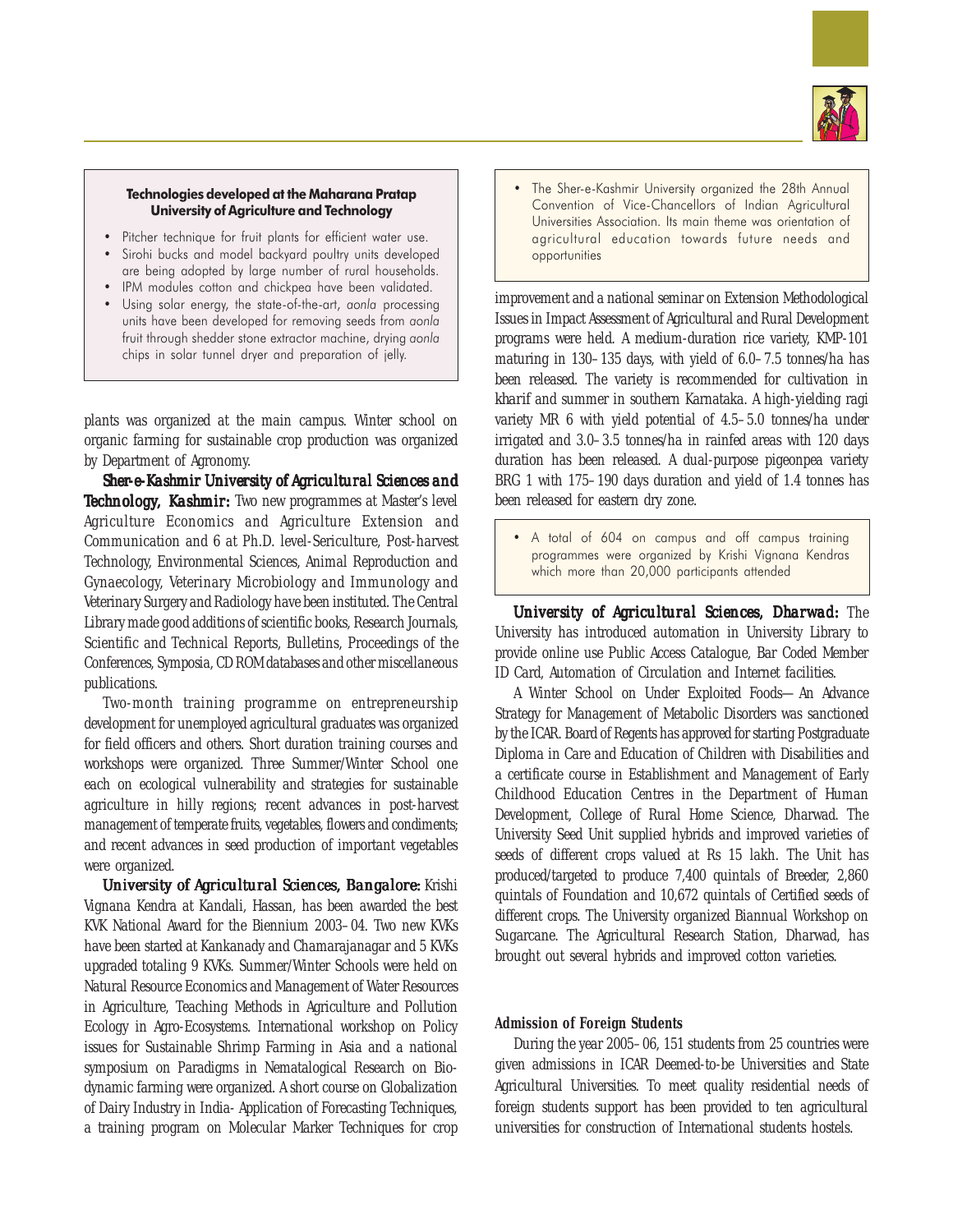

## **Summer/Winter Schools and Short Courses**

Ninety-one summer and winter schools and short courses of 10 to 30 days duration were supported for organization by the ICAR Institutes and State Agricultural Universities.

#### Summer/winter schools and short courses

- Gender analysis and its application to agricultural research and extension
- Economics of dairy and dairy products
- Egg processing and quality assessment of poultry products
- Mechanization of production and post production operations in plantation crops
- Greenhouse technology for growing horticultural crops
- Interior planning and decoration: A professional perspective
- Coastal and marine environmental management
- Quantitative Development Policy Analysis Approaches and Applications
- GIS based decision support systems for sustainable agriculture
- Computer aided textile designing
- Food technologies and food business development in India.
- Technological empowerment of farm women
- Sustainable fruit production in fragile agro-ecosystem of arid regions
- Resource conservation for higher productivity and sustainability
- Mitigation of heavy metals and arsenic pollution in agricultural production systems

# *C***entres of Advanced Studies**

Centres of Advanced Studies (CAS), offer facilities for continuing capacity building of faculty engaged in teaching at the undergraduate and postgraduate levels. This year, all the Centres have initiated improved analysis of the trainings conducted by them.

# **Professional Excellence Recognition**

# *University Level Textbook Writing*

- Preventive Medicine Epidemiology of Dr R.D. Sharma, Dr Mahesh Kumar and Dr. M.C. Sharma;
- Food Hygiene and Public Health of Dr A.T. Sherikar, Dr V. Bachhil and Dr D.C. Thapliyal;
- Bovine Seminal Plazma Protein of Dr S.N. Kulkarni; and
- Oyster Biology and Agriculture of Dr Kanarimham, Dr (Mrs.) V. Kirpa

# **Best Teacher Award**

Faculty members (27) of the SAUs and the ICAR Deemed-tobe Universities were awarded Best Teacher Award for 2005–06.



Training on Molecular Biology



Training on Plant Pathogens



Practical training in Poultry Meat Products

## **Niche Area of Excellence**

A new initiative launched for bringing national and international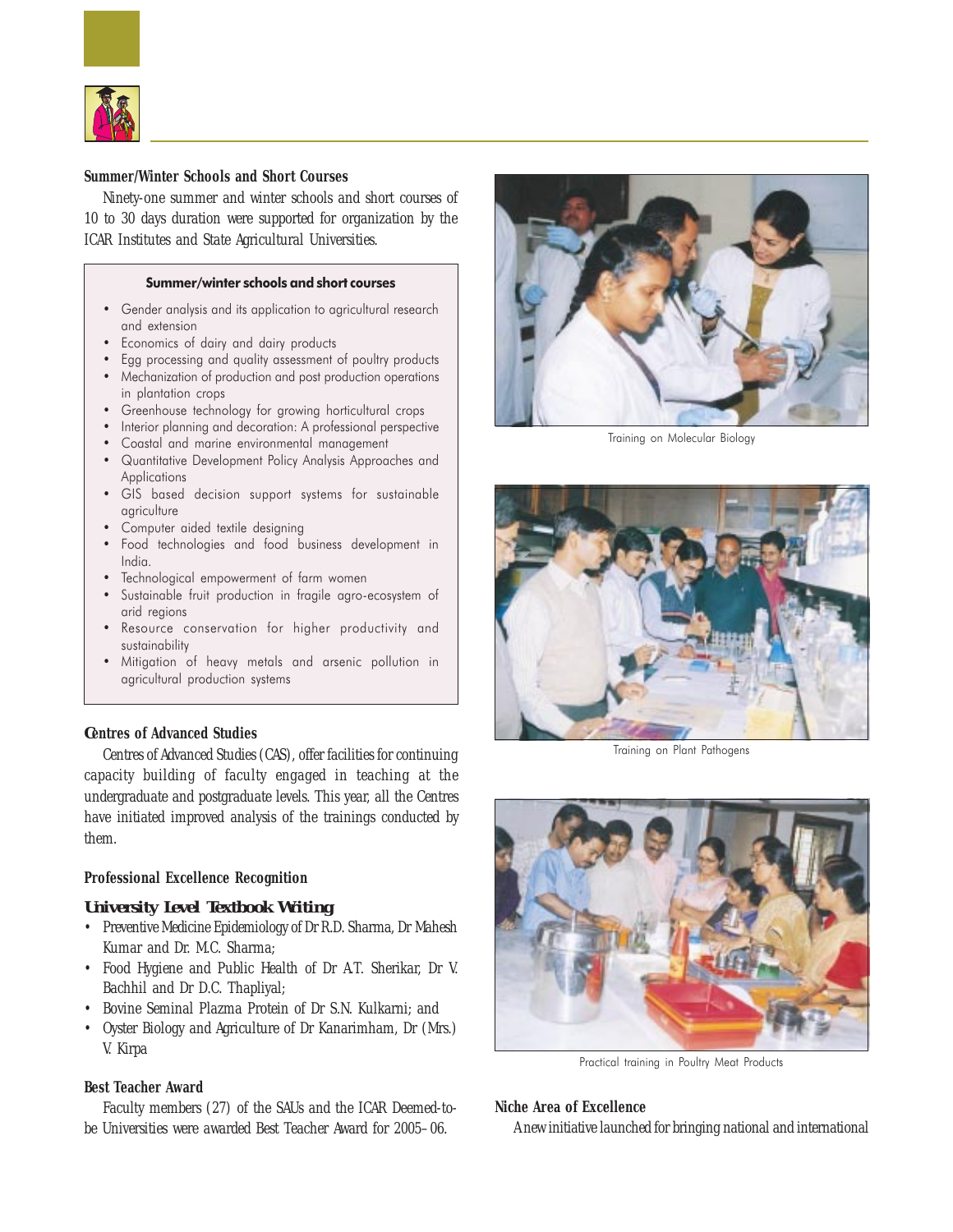![](_page_4_Picture_0.jpeg)

visibility of agricultural universities in their areas of attained capabilities.

# **All-India Competitive Examinations for agriculture and allied sciences**

For admissions to 15% seats in under graduate programmes in agriculture and allied science subjects, the 10th All India Competitive Examination was conducted. These were conducted for award of National Talent Scholarships (NTS) for 38 Universities (35 SAUs, CAU, BHU and Viswa Bharati), and all seats at NDRI Karnal. In this examination, 12,650 candidates appeared and 1204 were finally admitted through Counseling held during July 2005.

## Recommendation on NTS and reservation of seats

For the first time, all candidates who joined any University falling outside their state of domicile, were awarded National Talent Scholarship (NTS) of Rs 1,000 per month. Earlier, NTS was awarded only to 230 candidates on merit at Rs 800 per month. Also, for the first time, 2% of the total seats were reserved for the candidates from specified 11 underprivileged states, not having any Agricultural University.

For admissions to 25% seats in P G programmes at 38 SAUs and three CUs (BHU, Biswa Bharti, and AMU), and 100% seats at the IARI, NDRI, CIFE, and IVRI including award of Junior

#### EDUSAT for Agricultural Education

Detailed planning was done for utilization of EDUSAT by the ICAR and SAUs in agricultural education and human resource development in collaboration with the ISRO, IGNOU and MHRD. The approved plan includes establishment of 50 uplink and downlink stations all-over the country in SAUs, DUs, CAU, CUs, NAARM and ICAR Headquarters.

Research Fellowships, competitive examinations were held. These examinations were held at 26 locations in the country in 19 major subject groups (88 subjects). Based on the number of graduates awarded JRF, following Universities are rated best; (1) University of Agricultural Sciences, Bangalore (with 41 JRF), (2) University of Agricultural Sciences, Dharwad (with 40 JRF), and (3) Kerala Agricultural University (with 33 JRF).

## **All-India Coordinated Research Project on Home Science**

To reduce drudgery and alleviate health hazards, training programmes on use of improved tools, revolving *pihri*, improved sickles, maize sheller and weeders were organized. To improve nutritional status, ten nutritious recipes based on cereals, pulses, and nuts were developed and evaluated for their acceptability. Trainings were conducted for skill development and instilling

## MoU with IGNOU for Cooperation in Agricultural Education in Distance Mode

For promotion of agricultural education in difficult-to-reach areas, for faculty improvement and vocational education, MoU has been signed for jointly working of the ICAR, SAUs and IGNOU on December 21, 2005. Certificate courses namely Agri Business Management, Organic Agriculture and Developmental Agriculture have been identified for developing work programme to be taken up in Phase I.

confidence to start profitable enterprises in areas such as cooking, food preservation, handicrafts, soft toys, fabric paintings, garments, vermi-composting, herbal products and child nursery. For motivation of farmwomen to entrepreneurial activity, linkages with private, government and non-government organizations including banks were established to form self-help groups.

#### Scholarships and other Financial Assistance Schemes

Merit-cum-Means Scholarship (MCM): This is for students belonging to economically weaker sections to undertake U.G. studies in agriculture and allied sciences. Maximum 7% students from one University are awarded scholarship at Rs 170 per month.

Internship Assistance: It is awarded to all final year students of B.V.Sc and Animal Husbandry programme during their Internship at Rs 400 per month besides, Rs 400 for undertaking to-and-fro journey to place of internship.

Junior Research Fellowship (JRF): It is awarded to meritorious students subject-wise, based on their merit rank in the All-India Competitive Examinations conducted by the ICAR. There are in total 475 Fellowships valued Rs 5,760 per month for nonveterinary and Rs 8,000 per month for veterinary students to pursue P G degree programme. Besides, a contingency grant of Rs 6,000 per year is payable to all awardees.

ICAR Senior Research Fellowships (SRF): Based on the merit in the ICAR conducted All-India Competitive Examination for award of SRF, a total of 202 fellowships are being awarded to scholars for undertaking Ph.D. research in agriculture and allied sciences. The value is Rs 8,000 per month for nonveterinary and Rs 9,500 per month for veterinary scholars in the first and second year of Ph.D. and Rs 9,000 and Rs 10,000 month for the third year. Research contingency grant of Rs 10,000 per year is payable to all.

## **ICAR National Professors and National Fellows**

There are ten positions of ICAR National Professors. These include one B.P. Pal Chair for Plant Breeding and Genetics at the IARI. Of these, two were in position.

A total of 25 positions of National Fellows exist in ICAR under the scheme for creation of Professorial Chairs. Of these, 14 completed their term. Based on the work performance, extension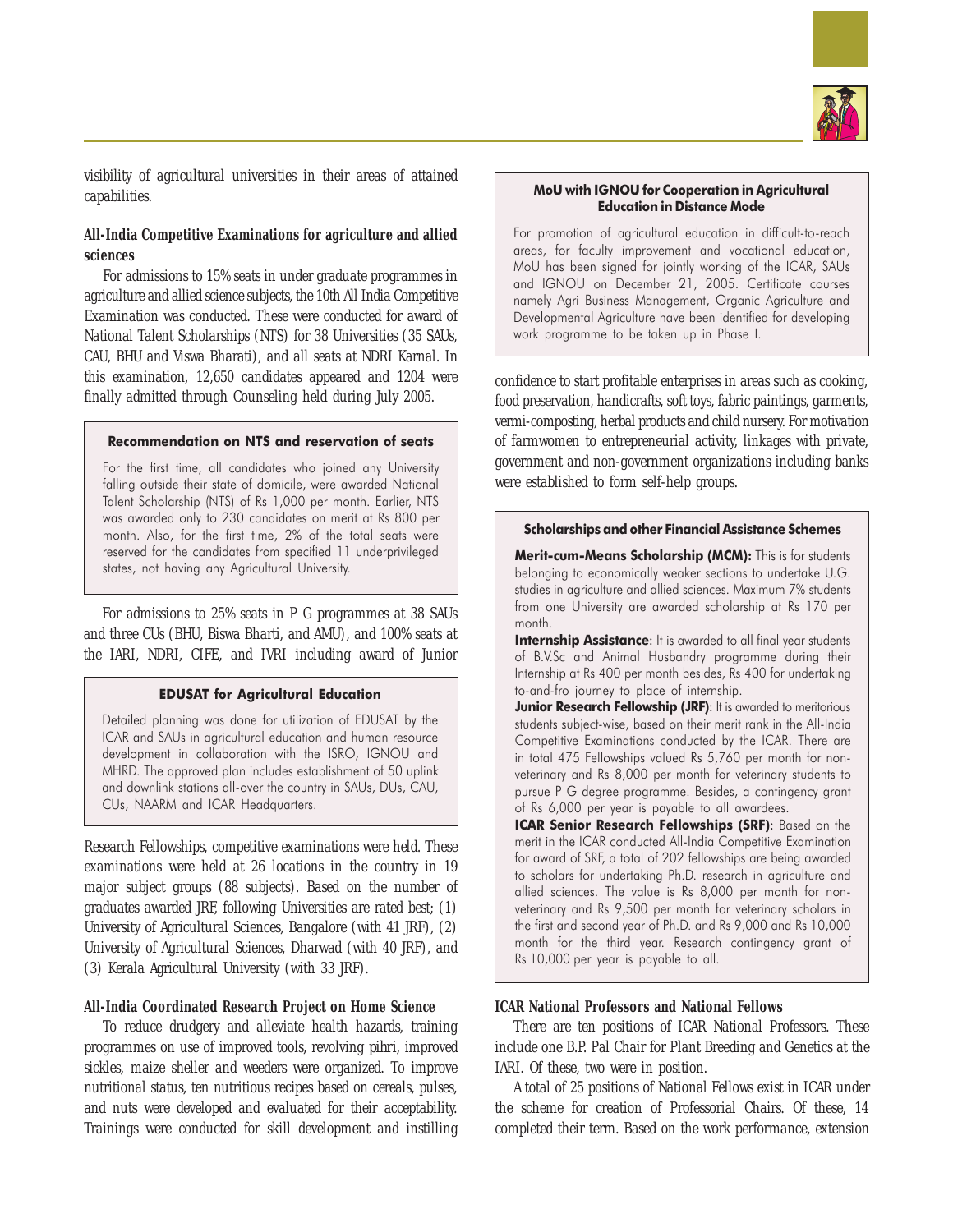![](_page_5_Picture_0.jpeg)

to 10 of these has been granted for another term.

Dr A.V.N. Paul, (IARI New Delhi) National Fellow studied the synomonal effect of cotton-crop ecosystem on the foraging capacity of *Trichogramma* spp.

• Bioassays studies with the leaf extract of Cassia sp. from vegetative phase showed that irrespective of the concentrations of the extract, the mean per cent parasitism was the highest for T. brasiliensis. In flowering phase, the mean per cent parasitism was highest for T. achaea

Field studies were carried out in late vegetative and flowering phase. In late vegetative phase irrespective of the *Trichogramma* species, the cotton variety Pusa 8-6-68-29 showed highest response. Hexane extracts of leaves from vegetative and flowering phase of *Cassia* sp. were prepared and bioassayed with *Trichogramma brasiliensis* and *T. achaeae* to know synomonal interactions between plants and natural enemies.

Dr K. Alagusundaram, TNAU, Coimbatore, National Fellow, worked on identifying technologies for using modified atmosphere gases to extend shelf-life of selected tropical fruits and vegetables for export markets.

Dr B.P. Singh, (CARI, Izatnagar) National Fellow, performed specialized selection on two naked neck pure broiler strains having naked neck gene (NNWP and NNCP) over 10 generations. The study revealed that both ELISA and HI methods to evaluate response against New Castle Disease vaccination are equally effective.

Dr B.M. Prasanna (IARI, New Delhi) National Fellow, worked on Molecular characterization of Indian maize landraces and allele mining for agronomically important traits. Extensive survey in 40 villages in Sikkim, spanning East Sikkim, West Sikkim, North Sikkim and South Sikkim, led to the collection of 80 accessions.

Dr D.C. Uprety, (IARI, New Delhi) National Fellow, studied detailed physiological and biochemical analysis of *Brassica* to the interactive effect of moisture stress and elevated CO<sub>2</sub>. *Brassica* cultivars have developed measures to combat stress induced oxidative damage on cell membrane, both by reducing accumulation of reactive oxy species (ROS) and increasing antioxidant enzyme activities. The sustenance of the stimulatory effect of elevated CO<sub>2</sub> was observed up to the seed formation stage.

Dr J.C. Tarafdar, (CAZRI, Jodhpur) National Fellow, worked for developing a simple method for determination of metabolically active soil bacteria, fungi and actinomycetes. The method is based on the hydrolysis of fluorescein diacetate (FDA) to fluorescent green colour fluorescein. Actinomycetes 95.4%, bacteria 91.9% and fungal 92%colonies in different soils were capable of using FDA and it was found much better indicator than dehydrogenase assay.

The work done by Dr D C Uprety includes development of open top chambers and the first South Asian Free Air Co. enrichment (FACE) technologies. These facilities were used to study the responses of Brassica and rice cultivars to the elevated Co<sub>2</sub>

Dr Kaushalya Ramachandran, (CRIDA, Hyderabad) National Fellow is working on the project Assessment of Sustainability of Treated/Developed watersheds in Rainfed Agro-eco region of Peninsular India using GIS and Remote Sensing (2005–2010). Analysis of core issues affecting sustainability of watersheds are being analyzed. FESLM framework has been used to assess sustainability of land management practices initiated in Pamana and Dontanpalli watersheds in Ranga Reddy district and Gollapalli in Nalgonda district.

Dr D.K. Sharma, (Assam Agricultural University, Khanapara) National Fellow is working on Development of ELISA based immunodiagnostics for classical swine fever. During the year 2005, 550 tissue samples of pigs from outbreaks and slaughtered places have been screened by Sandwich ELISA. ELISA has been standardized using polyclonal sera raised in rabbit and pigs against the lapinized strain of CSF virus. More than 100 samples were found positive for viral antigen. Isolation of CSF virus from the positive tissue samples was done in PK15 cell line. Out of the 25 positive samples processed, so far from 7 samples CSF virus could be isolated.

The work by Dr D K Sharma involved developing immunodiagnostic reagent (antigen and antisera) and to standardize ELISA based immunodiagnostic assay for rapid and confirmatory diagnosis of classical swine fever, the most feared and devastating viral disease of pigs

Dr Madhuban Gopal, (IARI New Delhi) National Fellow has worked on Decontamination of pesticide residues from edible commodities. Addition of a non-toxic reagent followed by physical treatment could reduce Chlorpyrifos toxicant present at 0.04 ppm up to 70–90%. Development and validation of residue free IPM for cabbage, chili and tomato has been completed.

Dr Alka Goel, (GBPUA&T Pantnagar) National Fellow has carried out studies to assess present status of textile articles in Uttaranchal with special reference to designing through survey. All Bhotia (100%) community use Tibetian wool (medium-coarsetype wool). Only 20% of Bhotia use Merino wool or other local goat/sheep wool with Tibetian wool. They prepare articles to provide warmth, they don't care much for aesthetics. They use weaving (mainly plain, twill and pile weaves) and hand knitting technique of fabric/garment construction. In Uttaranchal 75% of the respondents use wool fibres mainly for woven articles (Dun,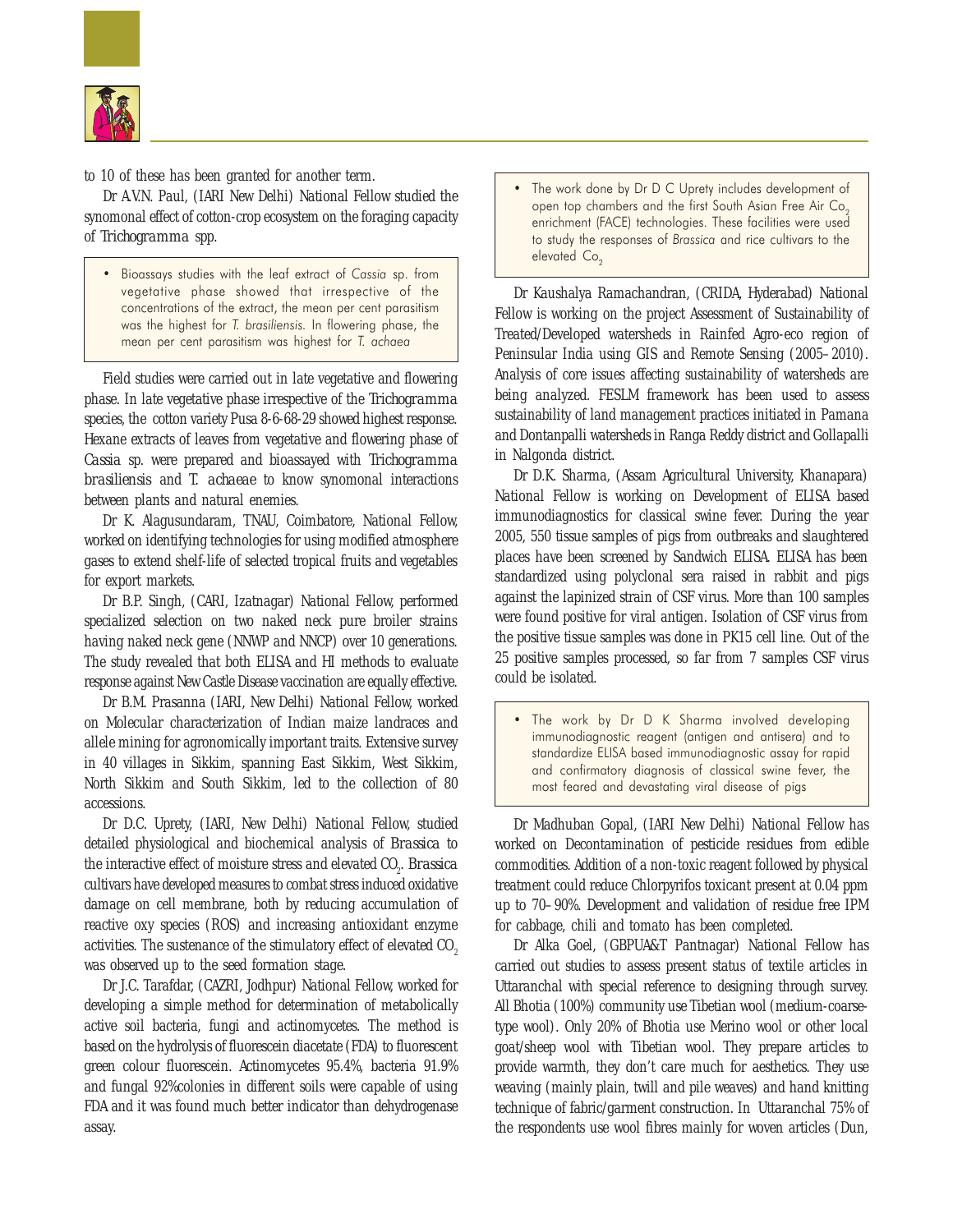![](_page_6_Picture_0.jpeg)

Chutka, Thulma, Asan, Loi, Pankhi, Shawl, Stole, Pakhla) and knitted articles (Sweaters, Caps, Socks, Gloves, Muffler etc.), 15% use silk, 25% respondents used cotton fibres. Only 10% respondents use blends of cotton, wool, silk. They use blend at yarn stage mainly.

Dr K L Sharma (CRIDA, Hyderabad), National Fellow worked on the project entitled Restoration of soil quality through conservation agricultural management practices and its monitoring using Integrated Soil Quality Index (ISQI) approach in rainfed production system. Soil samples from different rainfed locations were collected from the on-station long-term field experiments and farmers' fields representing predominant management practices (tillage, INM, herbicide application, green manuring, residue and fertilizer applications, cropping systems/rotations etc.). After processing, the soil samples were analyzed for various physical, chemical and biological soil quality indicators. Data pertaining to some of the centres, viz. Agra, Dantiwada, Hyderabad is being analyzed, soil quality index is being computed. At Hyderabad Centre, two experiments focusing on soil quality restoration (comprising of reduced tillage, conventional tillage, residue application and N levels, low cost INM treatments) are in progress. Field data have collected. Apart from these, the study on the emission of carbonxide as influenced by tillage and residue application under semi-arid tropical condition is also in progress.

## **Emeritus Scientist Scheme**

Dr N.B. Naravani, (UAS Dharwad): A two year study indicated that groundnut harvester with 37.50 cm harvesting blade is the most suited bullock-drawn harvesting implement. A saving of 28.53 man-hours per hectare was achieved with the harvester compared to manual harvesting. The harvester yielded a highest field efficiency of 84.37%. The implement offers better balancing and comfort for operation under thick vegetative growth conditions of the irrigated crop. Groundnut pod thresher indicated a threshing efficiency of 9.20%, cleaning efficiency of 73% and a threshing capacity of 87.57 kg pods per hour. Saving in cost was Rs 20 and on man-hours per quintal of pod threshing was 16.59.

Dr D.N. Sharma, (HPKV Palampur): A two year study to record gross morphological, histological and histochemical changes in hypothalamus, hypophysis, thyroid and adrenal glands of Gaddi goats in relation to ovarian morphology during different seasons of the year was conducted at mid-hill zone of Himalayas at Palampur (315 m above mean sea level). Ovarian tissues collected over the year in different seasons revealed larger ovaries with maximum number of mature/ovulatory follicles/early corpora lutea on surface during autumn (oestrus) and smallest ovary with least number of follicles in the summer (anoestrus). Pituitary gland weighed heaviest (310–360 g) during autumn and lightest

(246–278 g) in summer and measured on an average 14.4  $\times$  $10.2 \times 9.8$  mm<sup>3</sup> and  $13.3 \times 9.7 \times 8.4$  mm<sup>3</sup>, respectively revealing all-round growth of pituitary gland in the autumn season. Microscopic examination of pituitary revealed increased population of hypertrophied basophils (gonadotrophs) in autumn in contrast to acidophils (LTH Ocytes) in the summer. Adrenal glands measured largest (Av  $4.15 \times 1.48 \times 0.99$  cm<sup>3</sup>) and heaviest (Av  $4.26$  g) in summer and smallest (Av  $1.82 \times 1.27 \times 0.99$  cm<sup>3</sup>) and lightest (Av 3.46 g) in the winter. Thyroid tissue exhibited a reversed trend of pituitary-gonadal relationship. Glands were largest (Av 4.27  $\times$  $2.16 \times 0.82$  cm<sup>3</sup>) and heaviest (Av 8.36 g) in summer; and smallest (Av 2.38  $\times$  1.03  $\times$  0.80 cm<sup>3</sup>) and lightest (Av 3.21 g) in autumn.

Dr J L Mangal, (CCS HAU, Hisar): Root dipping of tomato seedlings before transplanting in ascorbic acid (20ppm) solution was significantly beneficial for survival, growth, fruiting, yield and quality of fruits when plants were raised under 8.0 dS/m Ece as compared to plants raised under similar salinity levels but without any root dip treatment and root dip treatments with other chemicals. In case of onion and okra, root dipping and seed soaking for 4 hrs before planting/seedling induced significantly better plant growth, fruit yield and fruit quality under 8.0 dS/m Ece salinity.

Dr C.A. Viraktamath, (University of Agricultural Sciences): Extensive collections (10,000 specimens) of leafhoppers has been made from different parts of India. Five new species of *Krisna* have been recognized. It is showed that three new species that occur from India are distinct from the Ceylonese species *Dussana quaerenda*. This genus is endemic to peninsular India and Sri Lanka. *Vangama steneosaura* is very variable species as far as the head is concerned; this was discovered during the field trip conducted during July 2005 when breeding population of this species was collected from Subhimalayan regions of West Bengal and Sikkim. The genus *Varta* Distant that was earlier considered a synonym of the Palaearctic genus *Stymphalus* has been resurrected and a number of species from Europe, Asia and Australia, which were earlier misidentified, have been described and placed in *Varta*.

Dr M.S. Shakatawat (MPUAT, Udaipur): Two years field experiments conducted on tribal farmers field at Udaipur (Rajasthan) on maize-wheat cropping sequence has indicated that phosphorus at 60 kg  $P_2O_5/ha$  through PROM (Phosphate Rich Organic Manure) in maize and wheat gave highest grain yields (31.16 and 39.70 q/ha), stover and straw yield (54.52 and 55.44 q/ha), net returns (Rs 16,355 and 28,401/ha) and benefit/ cost ratio of (1.84 and 2.61) of maize and wheat respectively.

Dr R. C. Tiwari (BHU Varanasi) Under a study on bioconversion, formulation and recycling of organic wastes and digested sludge